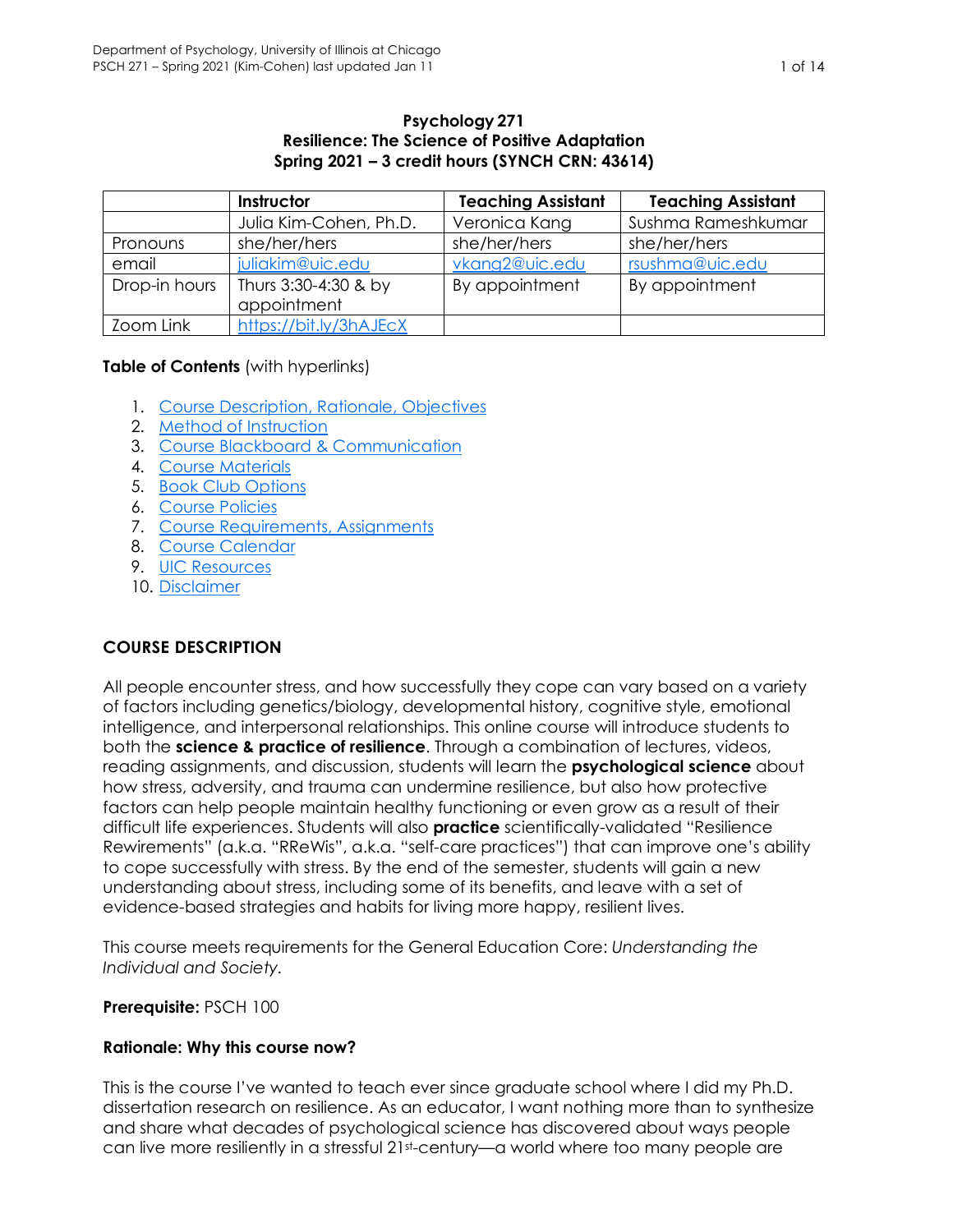faced with challenges such as poverty, war, social injustice, violence, child maltreatment, natural disasters, and climate change. Today's college students are experiencing what some have called an "mental health epidemic" and currently, we are confronting the COVID-19 pandemic as well. There has never been a better time for a course on resilience.

The internet and social media are now the primary source of news and information for many Americans. Tips abound on the internet about how to do "self-care" which has become somewhat of a buzzword. However, it is vitally important to know the difference between trustworthy advice and misinformation that might be ineffective or even potentially dangerous (for example: https://bit.ly/3aGQ20s). This course provides an opportunity to learn and practice **"information literacy"** in order to critically evaluate internet sources and to rely on only the best, most valid information about how to be more resilient.

# **Resiience "Rewirements" (RReWis)**

Research on behavior change and many failed New Year's resolutions tell us that simply knowing what's good for us or simply deciding to adopt a healthy behavior often does not "stick." That's why in this course students must not only learn the science behind resiliencebuilding behaviors, but must train or "rewire" themselves to make lasting behavior changes. The term "rewirement" is borrowed from Dr. Laurie Santos, a psychology professor at Yale University and the instructor of the "viral" Coursera course on "The Science of Wellbeing." Each week, you will be assigned one "Resilience Rewirement" to practice and track in a log. In the last three weeks of the semester, you will choose one RReWi on which to base your final project and paper.

# **Course Objectives:**

By the end of this course, students will be able to:

- 1. Define what psychological resilience means
- 2. Identify risk factors that can undermine resilience
- 3. Understand both genetic and non-genetic processes that promote resilience
- 4. Articulate conditions under which stress can promote resilient development
- 5. Read and critically evaluate non-scholarly internet sources on resilience
- 6. Engage in constructive discussion with classmates and the instructional team in an online environment

 $\_$  , and the state of the state of the state of the state of the state of the state of the state of the state of the state of the state of the state of the state of the state of the state of the state of the state of the

- 7. Describe evidence-based behaviors that improve resilience
- 8. Apply strategies to develop and maintain a resilience-building practice

# **METHOD OF INSTRUCTION**

This online course consists of both **synchronous** (live) class meetings in Zoom and **asynchronous** assignments using "flipped instruction" techniques where students review learning content on their own time in order to spend class time for application of learning through discussion and active learning activities. The course is structured so that **each weekly learning module (12 total) begins on Thursdays and end on Wednesdays.** Reading assignments, lecture videos, and other learning materials will be posted each week before Thursday. You are invited to attend **Thursday "Silent Meeting/Q&A"** sessions with the instructor and/or teaching assistants while reading and reviewing the week's learning materials.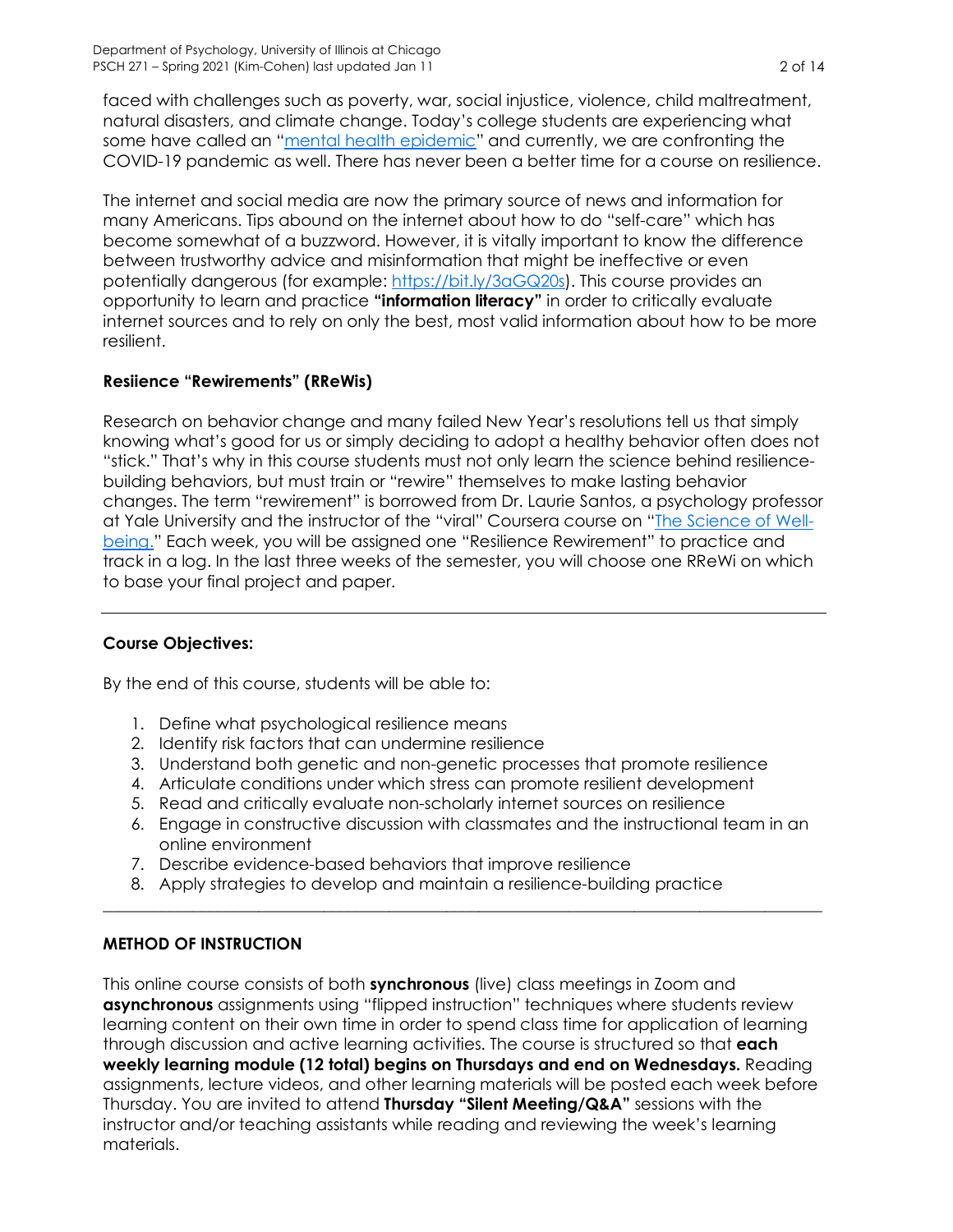Attendance in **Tuesday class meetings is strongly encouraged** and will consist of discussions, learning activities, and demonstrations that will take place with the entire class and in breakout rooms. Students will be expected to come to class having watched lecture videos and reviewed class materials, and prepared to engage actively in discussion. Attendance will not be taken, but there will be occasional short assignments, such as one-minute papers, that must be completed for course credit.

Synchronous class sessions on Tuesdays will be **recorded** and made available on the course Blackboard. Please email me if you have concerns about being recorded and we will work together to find ways to accommodate or assist you so you can still participate in these live sessions without your video on.

You will be expected to devote an amount of time similar to what you would have spent in a traditional in-person course (a total of **6-9 hours per week**). In addition, you will be expected to devote **10-20 minutes per day to practice Resilience Rewirements**. There are no "traditional" exams in this course, but students will spend time studying for 5 quizzes, and completing a midterm self-reflection. There is one group project—a Book Club, an Information Literacy assignment, and a final project in which students will conduct research on a Resilience Rewirement of their choice and write a final paper.

# **COURSE BLACKBOARD**

Our Blackboard course site has been organized to facilitate both access to course materials and to a broad array of UIC campus resources and community information such as advising support, online events, health and wellness tools, etc. The information is provided at the university, college, and department/course levels to help you more efficiently navigate to the resources and tools you need to be successful in your courses this semester. Students are expected to **log into the course site at regularly (every 24 hours recommended)** to learn about any developments related to the course as well as to upload assignments and communicate with classmates. For all technical questions about Blackboard, email ACCC Learning Technology Solutions at LTS@uic.edu.

# **Course Communication**

Engaging in clear and frequent two-way communication in this online course will be critical for success. The best way to contact Dr. K-C and the course TAs is after class on Tuesdays or during the Thursday Q&A session. This is the most efficient and immediate way to address your questions or concerns. If you **email us, please include in the subject line "PSCH 271."** We will strive to reply to your emails within a 24-hour period M-F. If requesting meetings, please list several days & times when you are available so that we can easily find a time that will work for us both.

**Weekly announcements, a "to-do" checklist, and reminders** will be posted on the Blackboard Announcements page and emailed to the class. These communications are important and part of your weekly **required** reading assignments. Please do not ignore them.

**Drop-in Hours**: For the purposes of this class, drop-in hours for Dr. K-C will be during "Q&A" class time on Thursdays 3:30-4:45pm which will be hosted by Dr. K-C, Veronica, or Sushma. Dr. K-C will be available to meet with students on any Thursday, even outside of the "Q&A" session for any discussion involving private topics. If you need to meet at another time, please email Dr. K-C, Veronica, or Sushma and list several days & times when you are available so that we can easily find a time that will work.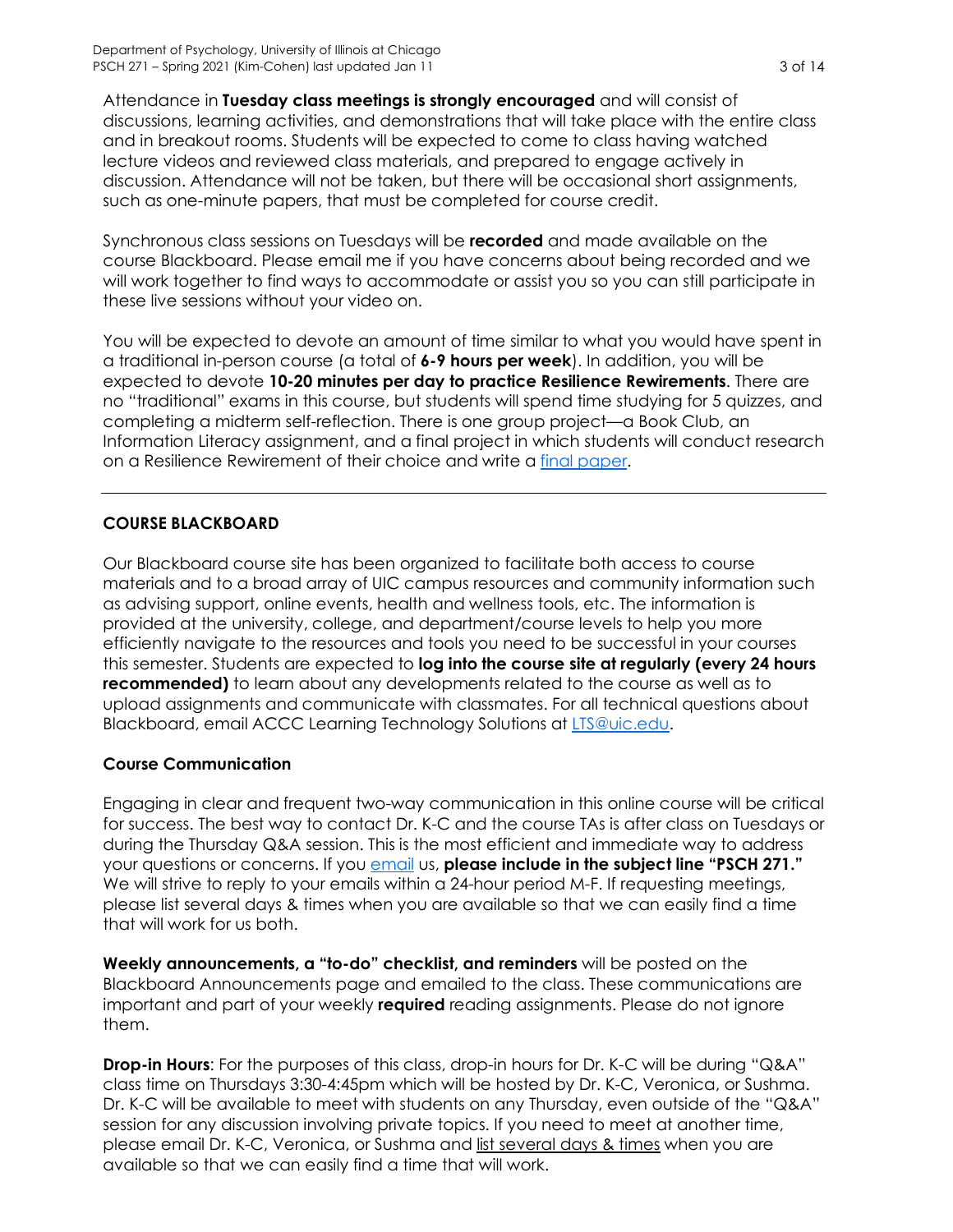# **COURSE MATERIALS**

Online students will need regular access to a personal computer that runs on a broadband internet connection. Please contact ACCC to request and borrow a laptop or be assigned a hotspot for the semester if you do not have the required hardware and internet capabilities. https://accc.uic.edu/contingency/online-learning-students/basicrequirements-students/technology-tools-students/

There is **no textbook** for this course, mainly because there are no psychology textbooks on the topic resilience. Also, in order to help students save money, I have carefully curated a selection of free materials that are already available on the web or PDFs that I can share with you according to UIC's Fair Use Policy.

The only materials I cannot provide for free are the memoirs that students can choose from for the March Book Club assignment. You will choose one of the books on the list below, which can be purchased from the UIC Bookstore, borrowed from your local public library, or you may rent/borrow an ebook (see https://www.moneycrashers.com/rent-borrowebooks-online/ for guidance).

# **March Book Club List of Memoirs (choose one)**

Although you are welcome to choose a book and start reading early, you may want to wait a few weeks so that you can analyze the book while applying new knowledge about resilience that you gain in this course. **Please be forewarned** that all of these autobiographies contain stories of the authors' experiences with trauma, loss, and adversity which can be difficult to read, but they also describe paths toward recovery and resilience which is ultimately positive and uplifting. Please click on the links to read reviews of each book so that you can make an informed choice. Details about the Book Club/Case Study assignment (**DUE Friday April 2nd**) will be provided by late-January.

- *Butterfly Boy: Memories of a Chicano Mariposa* by Rigoberto González (2006) https://www.goodreads.com/book/show/574298.Butterfly\_Boy
- *Know My Name* by Chanel Miller (2019) https://www.goodreads.com/book/show/50196744-know-my-name
- *Call Me American: A Memoir* by Abdi Nor Iftin (2018) https://www.goodreads.com/book/show/36750057-call-me-american
- *Men We Reaped* by Jesmyn Ward (2013) https://www.goodreads.com/book/show/17286683-men-we-reaped
- *Educated* by Tara Westover (2018) https://www.goodreads.com/book/show/35133922-educated

#### **COURSE POLICIES**

#### **Our Inclusive Learning Environment**

UIC values diversity and inclusion. Regardless of age, disability, ethnicity, race, gender, gender identity, sexual orientation, socioeconomic status, geographic background, religion, political ideology, language, or culture, we expect all members of this class to contribute to a respectful, welcoming, and inclusive environment for every other member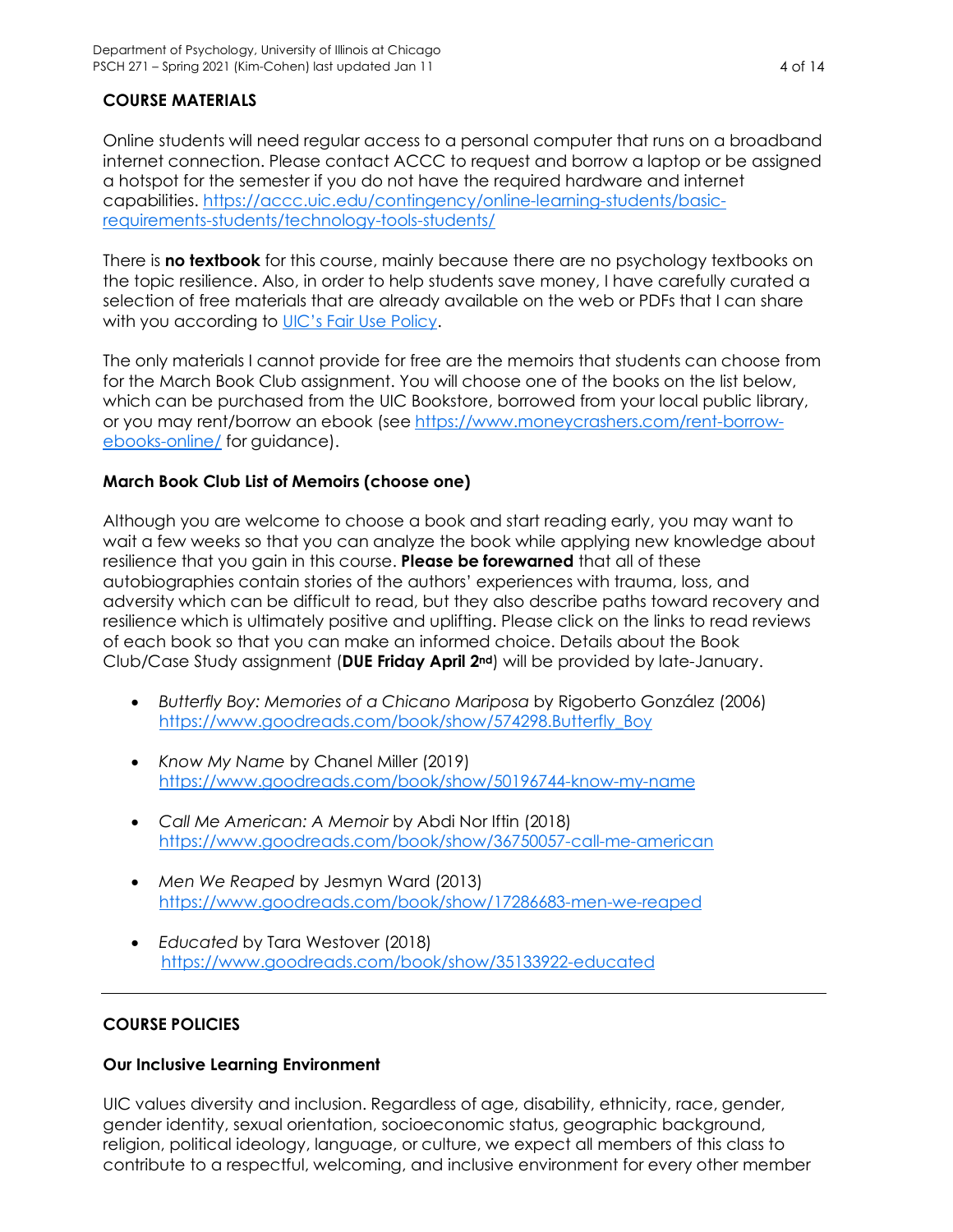of our class. If there are aspects of the instruction or design of this course that result in barriers to your inclusion, engagement, accurate assessment or achievement, please notify me as soon as possible.

**Accommodations for Disabilities.** UIC is committed to full inclusion and participation of people with disabilities in all aspects of university life. If you face or anticipate disabilityrelated barriers while at UIC, please connect with the Disability Resource Center (DRC) via email at drc@uic.edu, or call (312) 413-2183 to create a plan for reasonable accommodations. In order to receive accommodations, you will need to disclose the disability to the DRC, complete an interactive registration process with the DRC, and provide me with a Letter of Accommodation (LOA). Upon receipt of a LOA (email me a copy), I will gladly work with you and the DRC to implement approved accommodations.

# **Academic Integrity - Student Community Standards**

UIC is an academic community committed to providing an environment in which research, learning, and scholarship can flourish and in which all endeavors are guided by academic and professional integrity. In this community, all members including faculty, administrators, staff, and students alike share the responsibility to uphold the highest standards of academic honesty and quality of academic work so that such a collegial and productive environment exists.

As a student and member of the UIC community, you are expected to adhere to the Community Standards of integrity, accountability, and respect in all of your academic endeavors. When **accusations** of academic dishonesty occur, the Office of the Dean of Students investigates and adjudicates suspected violations of this student code. Unacceptable behavior includes cheating, unauthorized collaboration, fabrication or falsification, plagiarism, multiple submissions without instructor permission, using unauthorized study aids, coercion regarding grading or evaluation of coursework, and facilitating academic misconduct. Please review the UIC Student Disciplinary Policy for additional information about the process by which instances of academic misconduct are handled towards the goal of developing responsible student behavior.

By submitting your assignments for grading you acknowledge these terms, you declare that your work is solely your own, and you promise that, unless authorized by the instructor or proctor, you have not communicated with anyone in any way during an exam or other online assessment. Let's embrace what it means to be a UIC community member and together be committed to the values of integrity.

# **Respect for Copyright**

Please protect the integrity of all course materials and content. By enrolling in this course, you agree to honor this request. Be mindful of the hard work and time that instructors and TAs put into creating course materials such as exam and quiz questions, worksheets, lecture videos, Powerpoint slides, and reading materials. Please do not upload course materials not created by you onto third-party websites or share content with anyone who is not enrolled in our course. I am grateful for your cooperation in honoring this important request.

# **Privacy Notification and Policy for Video Recording of Synchronous Class Sessions**

We will be recording the Tuesday class sessions for students who are unable to attend. The recording feature for others is disabled so that no one else will be able to record this session through Zoom. Recording by other means is not permitted. The recorded class sessions will be posted on our Blackboard class website unless otherwise notified.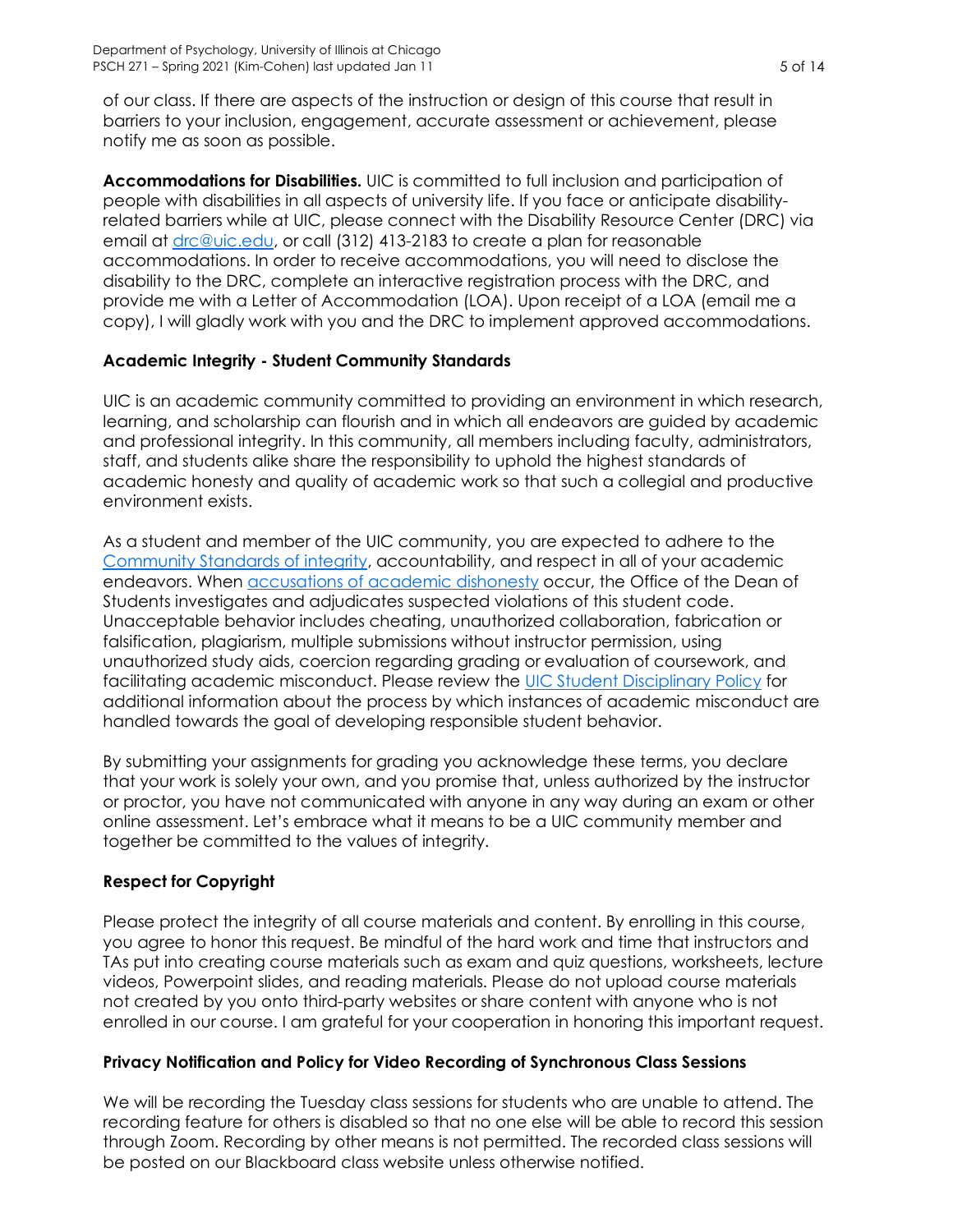If you have privacy concerns and do not wish to appear in the recording, turn OFF your camera and notify me in writing (via email) prior to the next class session. If you prefer to use a pseudonym instead of your name, please let me know what name you will be using, so that I can identify you during the class session. If you would like to ask a question, you may do so privately through the chat feature by addressing your question to me or your TA only (and not to "everyone"), or you may speak to me or a TA after class on Tuesdays or in Thursday meetings. If you have questions or concerns about this video recording policy, please contact me before the 3rd week of the semester.

**Participation & Engagement:** Research has shown that students can only learn a limited amount from lectures alone, no matter how clear or entertaining. People learn more from being actively engaged with the material while learning. Therefore, active participation and collaboration is an integral part of your learning in this course, and is strongly encouraged.

**Religious holidays:** I will make every effort to avoid scheduling quizzes or requiring student assignments to be submitted on religious holidays. If you wish to observe your religious holidays, please notify me by the tenth day of the semester of the date when you will be unable to submit an assignment by the due date. If the religious holiday is observed on or before the tenth day of the semester, please notify me at least five days in advance of the date when you will be unavailable to complete an assignment. If a quiz or assignment is due during your absence, you will be given a quiz or assignment equivalent to the one completed by those students in attendance. Students may appeal through campus grievance procedures for religious accommodations.

**Late Assignment Policy:** It is best to submit assignments before the due date, but we understand that life happens and we're currently in the midst of a pandemic. Therefore, **late submissions are permitted for all assignments except for Thursday Quizzes** which must be taken on the scheduled day and time. Keep in mind that only your top 3 quiz scores will count toward your final grade.

**If you missed a due date**, please do your best to submit the assignment as soon as possible. Typically, in the absence of a DRC Letter of Accommodation, any assignment submitted more than 24 hours past the due date will lose 10% of the total points possible on the assignment. For example, an assignment worth up to 50 points will lose 5 points. Five days past the due date results in a 20% deduction, and 10 days or more past the due date results in a 30% deduction.

If you find yourself falling behind and having trouble keeping up with assignments, **please do not hesitate to speak with me.** What's important is that you complete assignments, learn something, and get credit for the course while protecting your mental health and strengthening your resilience, so please do not give up and disappear without communicating with me first.

# **COURSE REQUIREMENTS & GRADING: (272 points total)**

The course is designed with a variety of assignments with each one worth no more than 18% of the total grade. Some assignments will be graded simply for completion according to instructions & timeliness, and others will be evaluated for quality. This means that there is no single assignment that will "make or break" your course grade, and assignments are designed to motivate you to keep up with the weekly content and learning opportunities. I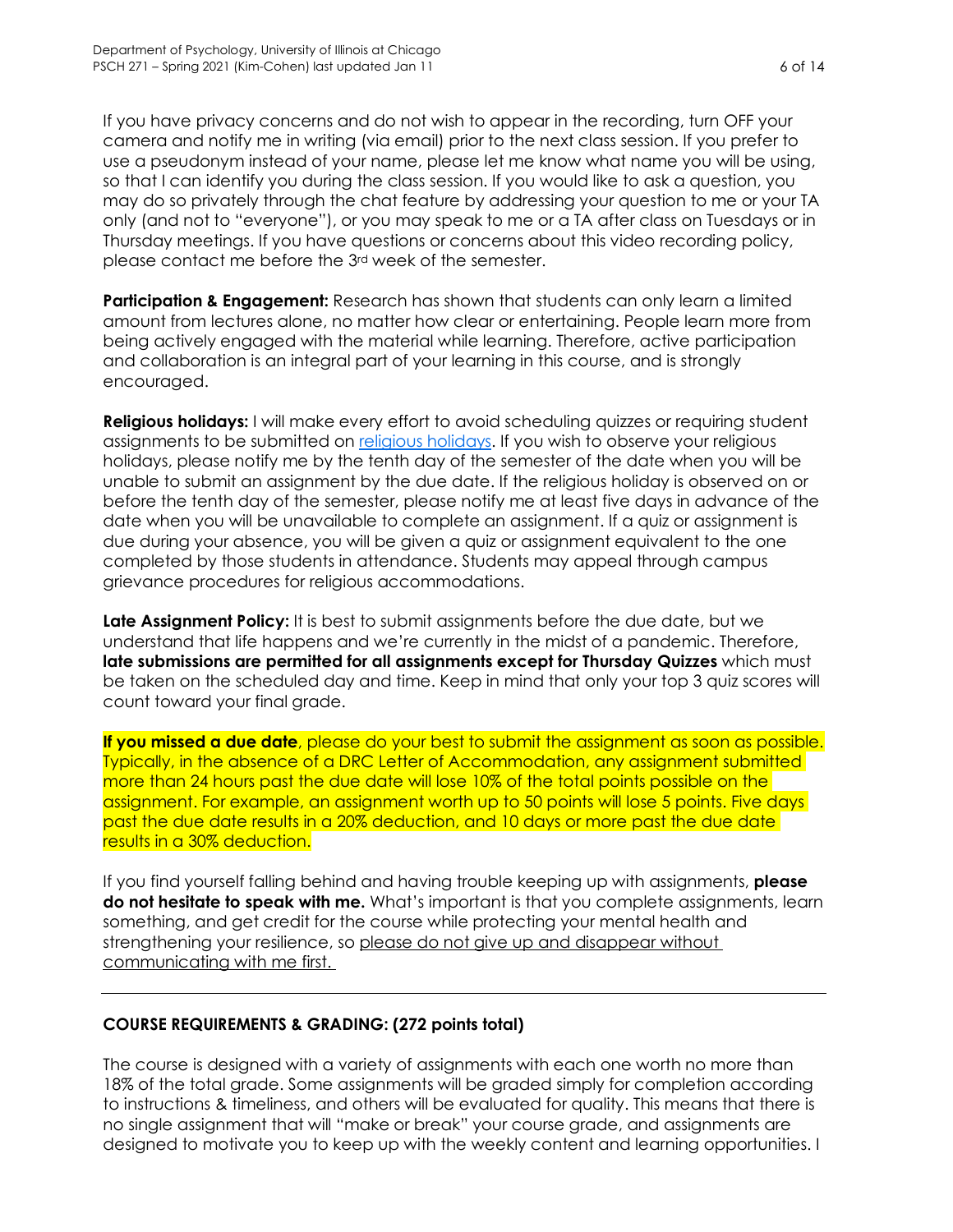believe everyone can benefit from learning more about resilience so I encourage you to set aside time every week this semester to do this important work.

**\*Note: Each learning module starts on Thursdays and ends on Wednesdays. Please label each module in your calendar "Module 1," "Module 2," "Module 3" etc. every Thursday of the semester on your calendar, starting on January 14th.**

- *1. Tuesday Discussion Participation (5 x 6 = 30 points).* Students will receive credit for active engagement in live class discussions Tuesdays throughout the semester. Evidence of active engagement will be assessed using short assignments, such as "1-minute papers," that will be due at the end of Tuesday live sessions. Each of 6 assignments will be worth up to 5 points each.
- *2. Thursday Quizzes (Best 3 out of 5; 24 points each x 3 = 72 points total***).** Five short multiple-choice or True-False quizzes of 12 questions each will be administered during Thursday class time via Blackboard. The content covered in each quiz will be the material covered since the last quiz. Specific dates are:
	- **Jan 21: Extra credit Practice Quiz**
	- **Feb 4, Feb 18, Mar 4, Mar 18, Apr 15**

You will be given **24 minutes** to complete each quiz during class time on Thursdays. 24 minutes is enough time to review your notes, but not enough time for you to read articles of watch videos for the first time, so you will do much better if you do your reading and watching assignments in advance. You do not have to attend the class Zoom to take the quiz, but you must set aside time on the **designated Thursday afternoons between 3:30-4:45pm to do the quiz.** Quizzes are **open-resource** meaning that you may use any notes or materials you'd like, but you must complete the quiz **on your own** and you must not share quiz questions with anyone. There will be **no make-up quizzes** for any reason (except with a Letter of Accommodation), and only the best 3 scores out of 5 will count toward your final course grade.

- *3. Information Literacy Assignment (20 points).* Students will be asked to evaluate two websites using The CRAAP Test to determine the trustworthiness of the information and to answer questions on a Google Form. This exercise directly relates to the Final Paper Assignment in #7 below so please be sure to complete this assignment in order to be prepared for the final project. **DUE Friday, March 12th.**
- *4. March Book Club/Case Study Project (30 + 10 = 40 points).* Students will choose one book from a list of four memoirs (see above) to read in a **Book Club of 5-6 students.** Book club members must meet virtually with each other a minimum of 2 times during the month of March to share thoughts and reactions to the book, and to analyze the resilience of the book's author. Once the analysis is complete, club members will work together to synthesize their conclusion about author's resilience. Each Book Club may choose to write a short paper, create a Powerpoint with audio narration, record a podcast, design an infographic, or make a video using VoiceThread or another recording platform. Each Book Club will submit one assignment together as a group and all members will receive the same grade (up to 30 points). Book Club members will also rate each other on the quality of their contributions to the project and their responsiveness to communication for a peer evaluation grade of up to 10 points. Further details will be provided in by late-January. **DUE Friday, April 2nd.**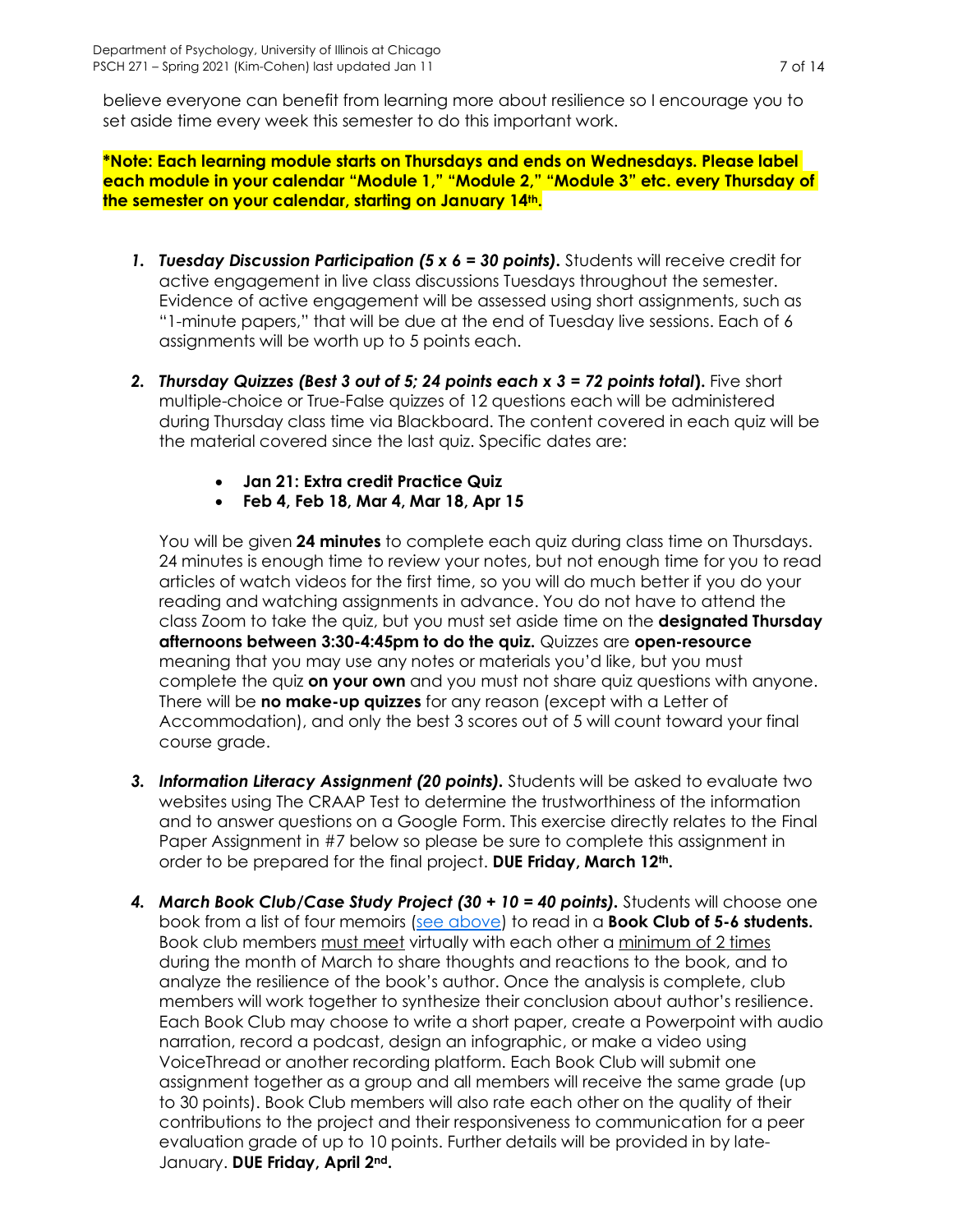- *5. Midterm Self-reflection (30 points).* Aside from Thursday Quizzes, there are no "traditional" exams in this course. Instead, students will be asked to respond to a set of open-ended questions to evaluate their own performance and learning in the course. The Midterm Self-reflection will be open online from **3:30pm on Thursday, March 18th to 11:59pm on Friday, March 19th**.
- *6. Resilience Rewirements* **(3 x 10 = 30 points).** Each week, students will practice a different scientifically validated strategy (e.g., breathe, mediate, laugh, sleep) to build their own resilience. Students can earn up to 3 points for each weekly RReWi by submitting a log or other documentation of their activities on a digital tool, usually a Google Form. RReWis are not optional; they are absolutely required and I consider them to be one of the most important aspects of this course because they can help you to better manage your stress and be more healthy. There are a total of 11 assigned RReWis (#1 – 11) and students can receive up to 3 points for any 10 of their choice (in other words, you can skip one if you choose). (RReWis #0 and #12 will be for extra credit points.) **All RReWis are due at the end of each module on Wednesdays by 11:59PM.**
- *7. Final Resilience Rewirement Challenge Paper* **(50 points).** In the last 3 weeks of the semester, students will choose one Resilience Rewirement to practice in earnest while conducting research on the scientific evidence showing that the particular RReWi does indeed promote resilience. Papers require a minimum of 3 references: 2 references must be internet sources—the kind you find by "Googling" your topic, and the 3<sup>rd</sup> reference must be an empirical study published in a scholarly journal. In addition to summarizing your three references, you will evaluate your two internet sources using The CRAAP Test, and describe evidence-based strategies you used to develop your RReWi into a healthy habit. The paper will end with a personal reflection on your experience of the Final RReWi Challenge plus a final course selfreflection. The paper must be written in APA style, no **more than 6 pages**, doublespaced. A title page & references page are not included in the 6-page requirement (no abstract necessary). **DUE Sunday, May 2nd.**

| Letter Grade | Minimum Points  | Percentage     |
|--------------|-----------------|----------------|
|              | 244.8           | $90\% - 100\%$ |
|              | 217.6           | $80\% - 89\%$  |
|              | 190.4           | 70% - 79%      |
|              | 163.2           | $60\% - 69\%$  |
|              | Less than 163.2 | $<$ 60%        |

**GRADING POLICY:** Final grades will be determined by total points as follows.

In the event of partial points, I will round up final grades if the decimal point is .5 or higher (for points, not for percentages). If the decimal is anything lower than .5, I will round the final grade down (e.g., .499 is rounded down). Absolutely no exceptions will be made to these policies.

*EXTRA CREDIT:* There will be a few extra credit opportunities provided throughout the semester so keep checking in on Blackboard, watch recorded lectures, and read my weekly emails and announcements!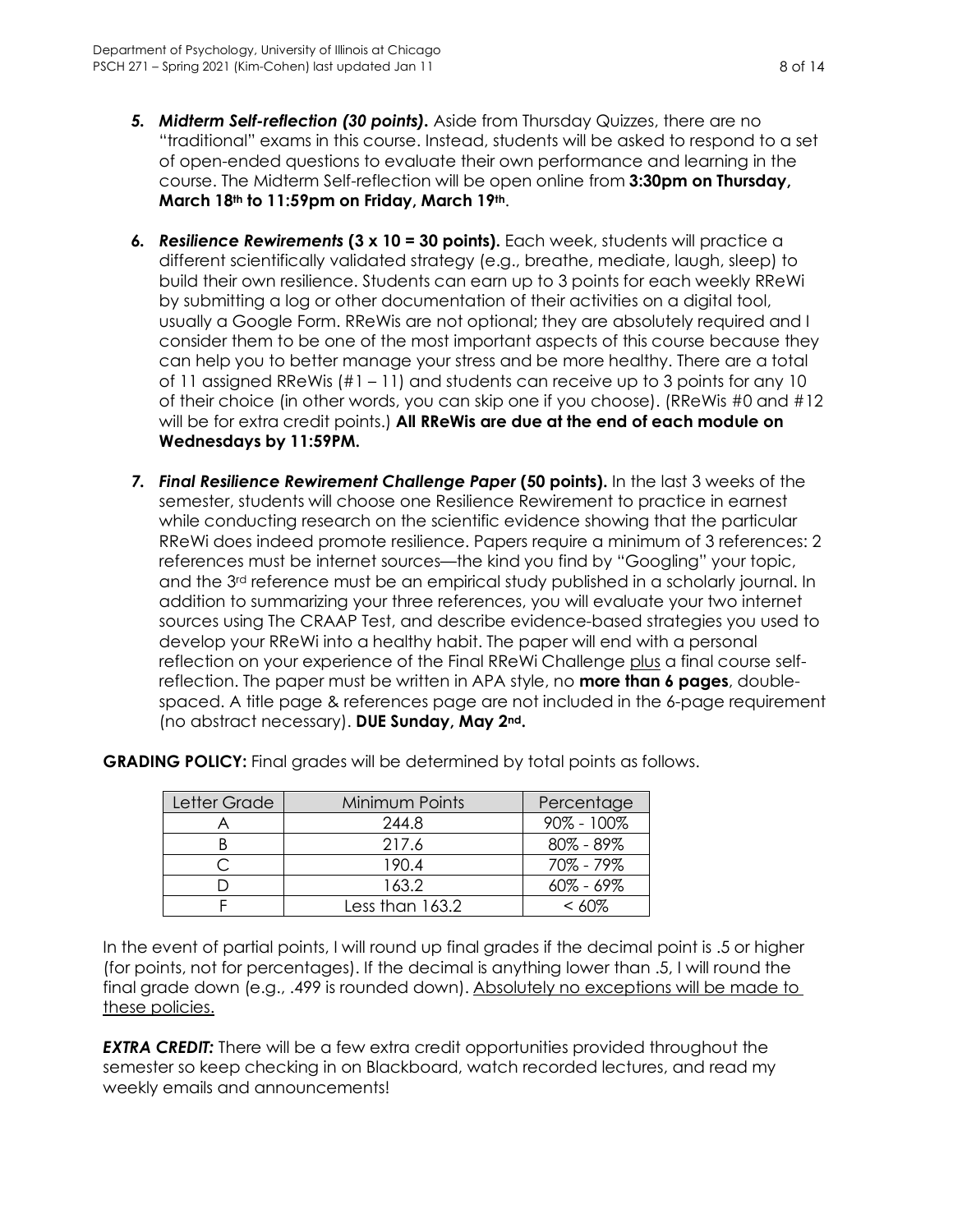# **COURSE CALENDAR**

This calendar provides an outline of each week's content. Please see the **Weekly Content folder in Blackboard** for specific details regarding readings/videos, assignments, and Resilience Rewirements for each week of the semester.

There are 12 learning modules. **Each module starts on a Thursday and ends on a Wednesday.**  Class attendance is strongly encouraged. Learning materials for each module will be posted before Thursday. Thursday Silent Meeting/Q&A sessions will be hosted by Dr. K-C, Veronica, or Sushma each week, and are designated times for students to watch lecture videos, study assigned readings, and ask questions in Zoom. Students will need also to spend time outside of class time to finish weekly reading & watching assignments.

Quizzes will be administered during Thursday sessions on dates posted below (highlighted in yellow). Quizzes must be completed no later than 4:45pm on Thursdays when they are administered.

### **Class attendance is required on Thursdays March 4 and March 11 for Book Club meetings.**

Tuesday class sessions will involve a live review of the week's module, class discussions, demonstrations, and activities.

| Date                           |                                                                                                                                  | <b>Assignments Due</b>                       |
|--------------------------------|----------------------------------------------------------------------------------------------------------------------------------|----------------------------------------------|
| Tue Jan 12                     | Introduction, Course Overview<br>$\bullet$                                                                                       | Read syllabus & explore<br>course Blackboard |
| Thurs Jan $14-$<br>Wed Jan 20  | Module 1:<br>How is resilience defined & what promotes it?                                                                       | Wed Jan 20<br>RReWi#0<br>$R$ R $e$ Wi $#1$   |
|                                | Thursday (JKC): Silent Meeting/Q&A<br>٠<br>Tuesday: Review & Discuss                                                             |                                              |
|                                | RReWi #0: Assess Your Own Resilience (extra credit)<br>RReWi #1: Breathe                                                         |                                              |
| Thurs Jan $21 -$<br>Wed Jan 27 | Module 2:<br>What does "good adjustment" look like?<br><b>Building healthy habits, part 1 - Situation Support</b>                | Wed Jan 27<br>RReWi#2                        |
|                                | Thursday (SR): Silent Meeting/Q&A<br>Tuesday: Review & Discuss                                                                   |                                              |
|                                | RReWi #2: Resilience Soundtrack                                                                                                  |                                              |
| Thurs Jan $28 -$<br>Wed Feb 3  | Module 3:<br>What undermines resilience? Risk, stress, trauma, adversity<br><b>Building healthy habits, part 2: Goal Setting</b> | Wed Feb 3<br>RReWi#3                         |
|                                | Thursday (VK): Silent Meeting/Q&A<br>$\bullet$<br>Tuesday: Review & Discuss<br>$\bullet$                                         |                                              |
|                                | RReWi #3: Gratitude Journal                                                                                                      |                                              |

#### Please note that **all due dates** in this course are by **11:59pm.**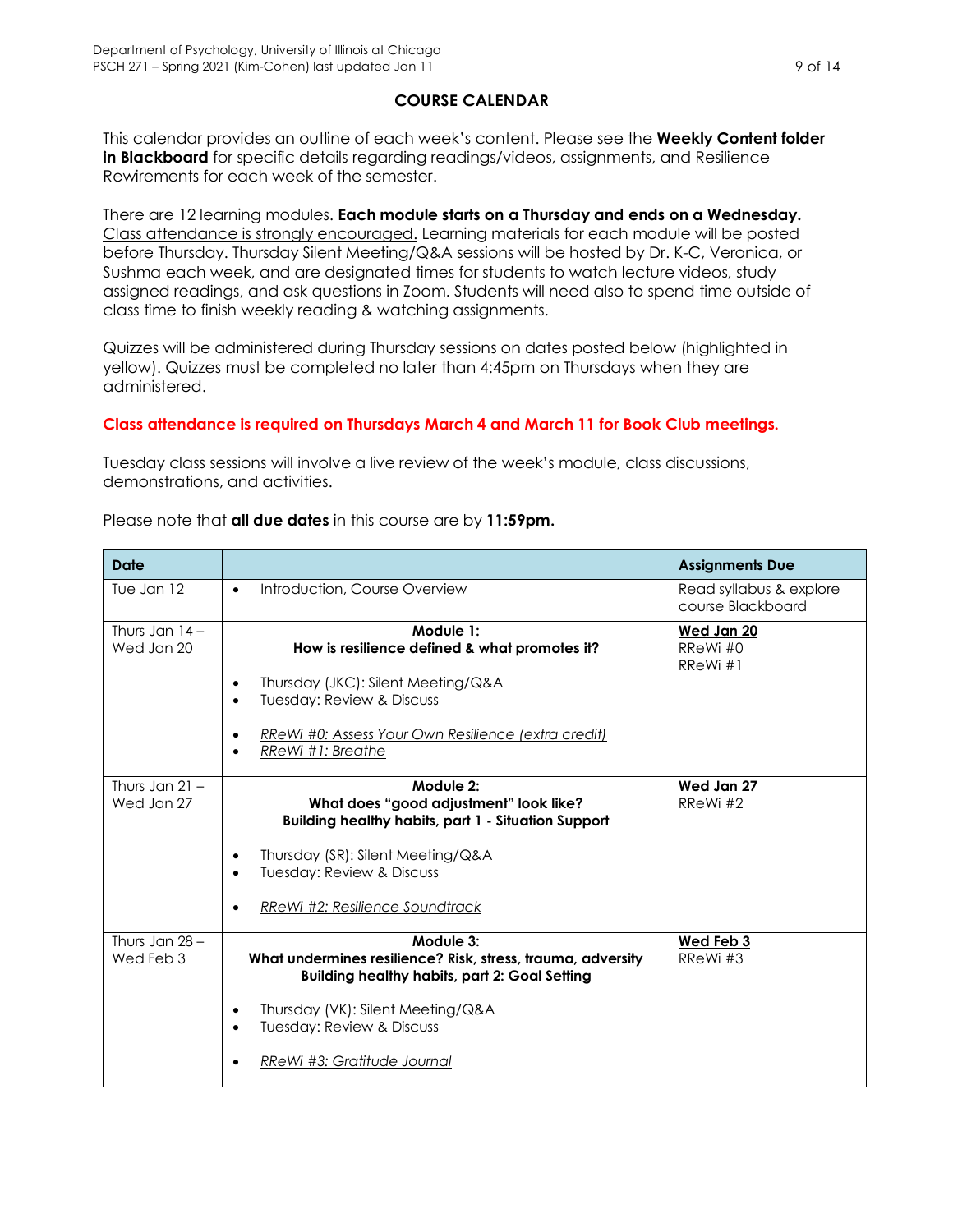| Thurs Feb $4-$<br>Wed Feb 10  | Module 4:<br>How does stress get "under the skin?"                                                                          | Thurs Feb 4<br><b>Quiz 1 on Modules 1-3</b>    |
|-------------------------------|-----------------------------------------------------------------------------------------------------------------------------|------------------------------------------------|
|                               | Part 1: HPA Axis & allostatic load                                                                                          |                                                |
|                               | Thursday (JKC): THURSDAY QUIZ 1; Silent Meeting/Q&A<br>$\bullet$<br><b>Tuesday: Review &amp; Discuss</b><br>$\bullet$       | Wed Feb 10<br>RReWi #4                         |
|                               | RReWi #4: Exercise                                                                                                          |                                                |
| Thurs Feb $11 -$              | Module 5:                                                                                                                   | Wed Feb 17                                     |
| Wed Feb 17                    | How does stress get "under the skin?"<br>Part 2: epigenetics, telomeres (mediation)                                         | RReWi#5                                        |
|                               | Thursday (SR): Silent Meeting/Q&A<br>Tuesday: Review & Discuss<br>$\bullet$                                                 |                                                |
|                               | RReWi #5: Sleep                                                                                                             |                                                |
| Thurs Feb $18 -$              | Module 6:                                                                                                                   | Thurs Feb 18                                   |
| Wed Feb 24                    | Who is most at risk & when? Diathesis-stress & GxE (moderation)<br><b>Correlational &amp; Experimental Research Designs</b> | Quiz 2 on Modules 4 & 5                        |
|                               |                                                                                                                             | Wed Feb 24                                     |
|                               | Thursday (VK): THURSDAY QUIZ 2; Silent Meeting/Q&A<br>$\bullet$<br><b>Tuesday: Review &amp; Discuss</b><br>$\bullet$        | RReWi#6                                        |
|                               | RReWi #6: Self-compassion                                                                                                   |                                                |
| Thurs Feb $25 -$<br>Wed Mar 3 | Module 7:<br>"Orchids & Dandelions" - Differential Susceptibility & the<br><b>Plasticity Hypothesis</b>                     | <b>Wed Mar 3</b><br>RReWi #7                   |
|                               | Thursday (JKC): Silent Meeting/Q&A<br>$\bullet$<br>Tuesday: Review & Discuss<br>$\bullet$                                   |                                                |
|                               | RReWi #7: Create                                                                                                            |                                                |
|                               | <b>Start March Book Club</b>                                                                                                |                                                |
| Thurs Mar $4-$                | Module 8:                                                                                                                   | <b>Thurs Mar 4</b>                             |
| Wed Mar 10                    | "What doesn't kill us"<br><b>Stress-inoculation &amp; Post-traumatic Growth</b>                                             | Quiz 3 on Modules 6 & 7                        |
|                               | <b>Information Literacy &amp; The CRAAP Test</b>                                                                            | <b>Wed Mar 10</b><br>RReWi #8                  |
|                               | Thursday (SR): THURSDAY QUIZ 3; Book Club Meeting 1<br>$\bullet$                                                            |                                                |
|                               | (required attendance)<br>Tuesday: Review & Discuss                                                                          |                                                |
|                               | $\bullet$                                                                                                                   |                                                |
|                               | RReWi #8: Laugh                                                                                                             |                                                |
| Thurs Mar $11 -$              | Module 9:                                                                                                                   | Fri Mar 12                                     |
| Wed Mar 17                    | <b>Rethinking Stress - Mindset &amp; Reappraisal</b>                                                                        | <b>CRAAP Test Assignment</b>                   |
|                               | Thursday (VK): Silent Meeting/Q&A Book Club Meeting 2<br>٠                                                                  | Wed Mar 17                                     |
|                               | (required attendance)<br>Tuesday: Review & Discuss<br>$\bullet$                                                             | RReWi #9                                       |
|                               | RReWi #9: Rethinking Stress<br>$\bullet$                                                                                    |                                                |
| Thurs Mar 18                  | Thursday (SR): THURSDAY QUIZ 4<br>$\bullet$                                                                                 | <b>Thurs Mar 18</b><br>Quiz 4 on Modules 8 & 9 |
|                               | <b>Midterm Self-reflection</b>                                                                                              | Fri Mar 19<br><b>Midterm Self-reflection</b>   |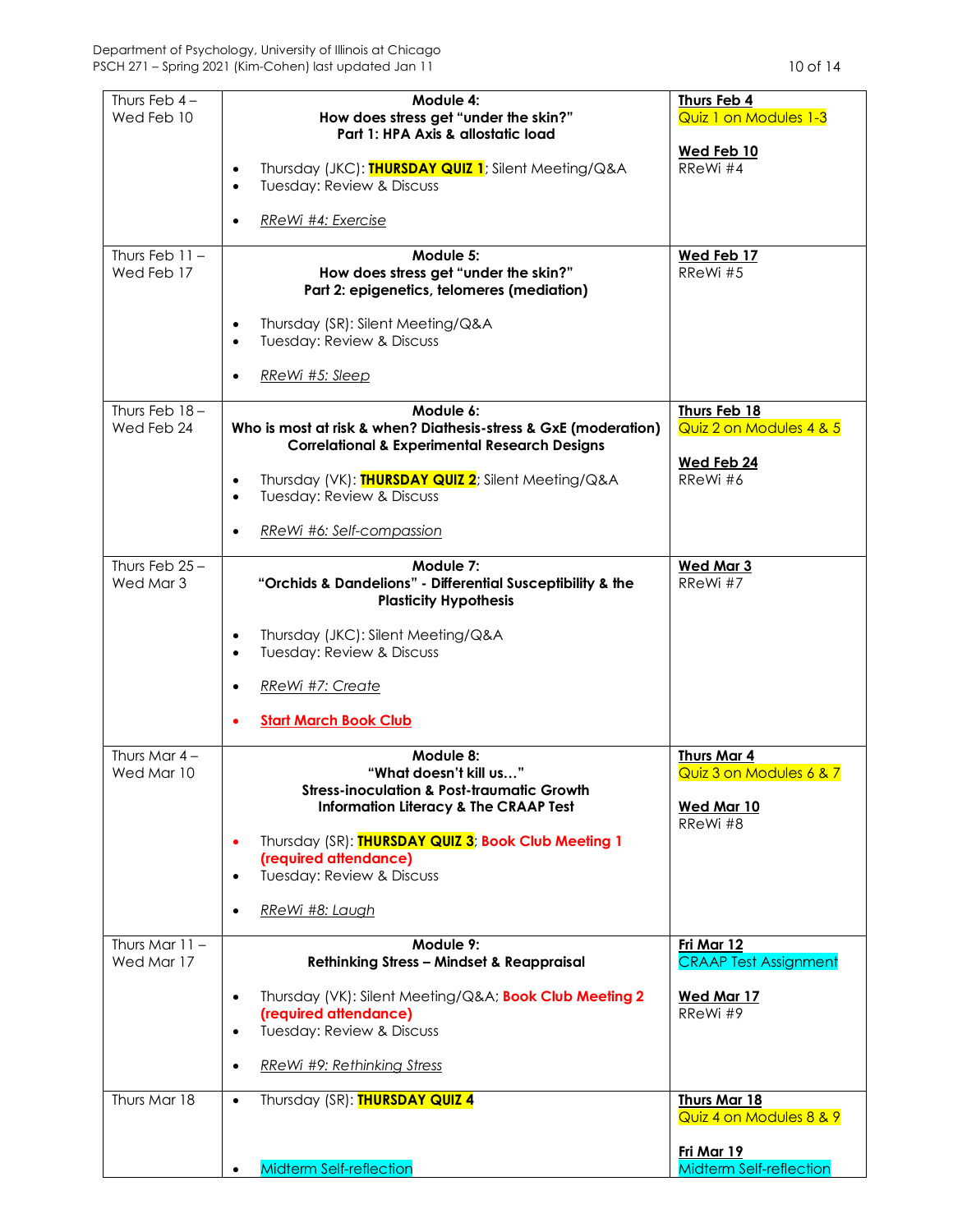| <b>SPRING RECESS – NO CLASS MEETINGS ON MARCH 23 &amp; 25</b> |                                                                                                                 |                                                                           |
|---------------------------------------------------------------|-----------------------------------------------------------------------------------------------------------------|---------------------------------------------------------------------------|
| Tues Mar 30                                                   | Guest Lecture: Dr. Annie Armstrong, UIC Daley Library on<br><b>Information Literacy</b>                         |                                                                           |
| Thurs Apr $1 -$<br>Wed Apr 7                                  | Module 10:<br>The Psychology of Courage<br>Operant conditioning, Avoidance & Negative Reinforcement             | Fri Apr 2<br><b>Book Club Assignment</b><br><b>Book Club Peer Ratings</b> |
|                                                               | Thursday (VK): Silent Meeting/Q&A<br>Tuesday: Review & Discuss<br>$\bullet$                                     | <b>Wed Apr 7</b><br>RReWi #10                                             |
|                                                               | RReWi #10: Meditate                                                                                             |                                                                           |
| Thurs Apr $8-$<br>Apr 14                                      | Module 11:<br><b>Emotional intelligence (RULER)</b><br><b>Emotion regulation</b>                                | Wed Apr 14<br>RReWi#11                                                    |
|                                                               | Thursday (JKC): Silent Meeting/Q&A<br>٠<br>Tuesday: Review & Discuss (last meeting)                             |                                                                           |
|                                                               | RReWi #11: Connect with Nature (VoiceThread)                                                                    |                                                                           |
|                                                               | <b>Start your Final Resilience Rewirement Challenge</b>                                                         |                                                                           |
| Thurs Apr $15-$<br>Wed Apr 21                                 | Module 12:<br>How do other people help us be more resilient?<br>· Quotidian resilience & Social Baseline Theory | Thurs Apr 15<br>Quiz 5 on Modules 10 & 11                                 |
|                                                               | Thursday (SR): THURSDAY QUIZ 5; Silent Meeting/Q&A<br>$\bullet$<br>Tuesday: no class meeting<br>٠               |                                                                           |
|                                                               | Continue your Final Resilience Rewirement Challenge                                                             |                                                                           |
| Thurs Apr 22                                                  | Thursday (VK): Silent Meeting/Q&A<br>$\bullet$                                                                  |                                                                           |
| Tues Apr 27                                                   | Tuesday: no class meeting<br>$\bullet$                                                                          |                                                                           |
| Thurs Apr 29                                                  | Thursday (JKC): Silent Meeting/Q&A (last meeting)<br>$\bullet$                                                  | Fri Apr 30<br>RReWi #12                                                   |
|                                                               | RReWi #12: How has your resilience changed? (extra<br>٠<br>credit)                                              |                                                                           |
| Sun May 2                                                     | <b>Submit your Final Resilience Rewirement Paper</b>                                                            | Sun May 2<br><b>Final Paper</b>                                           |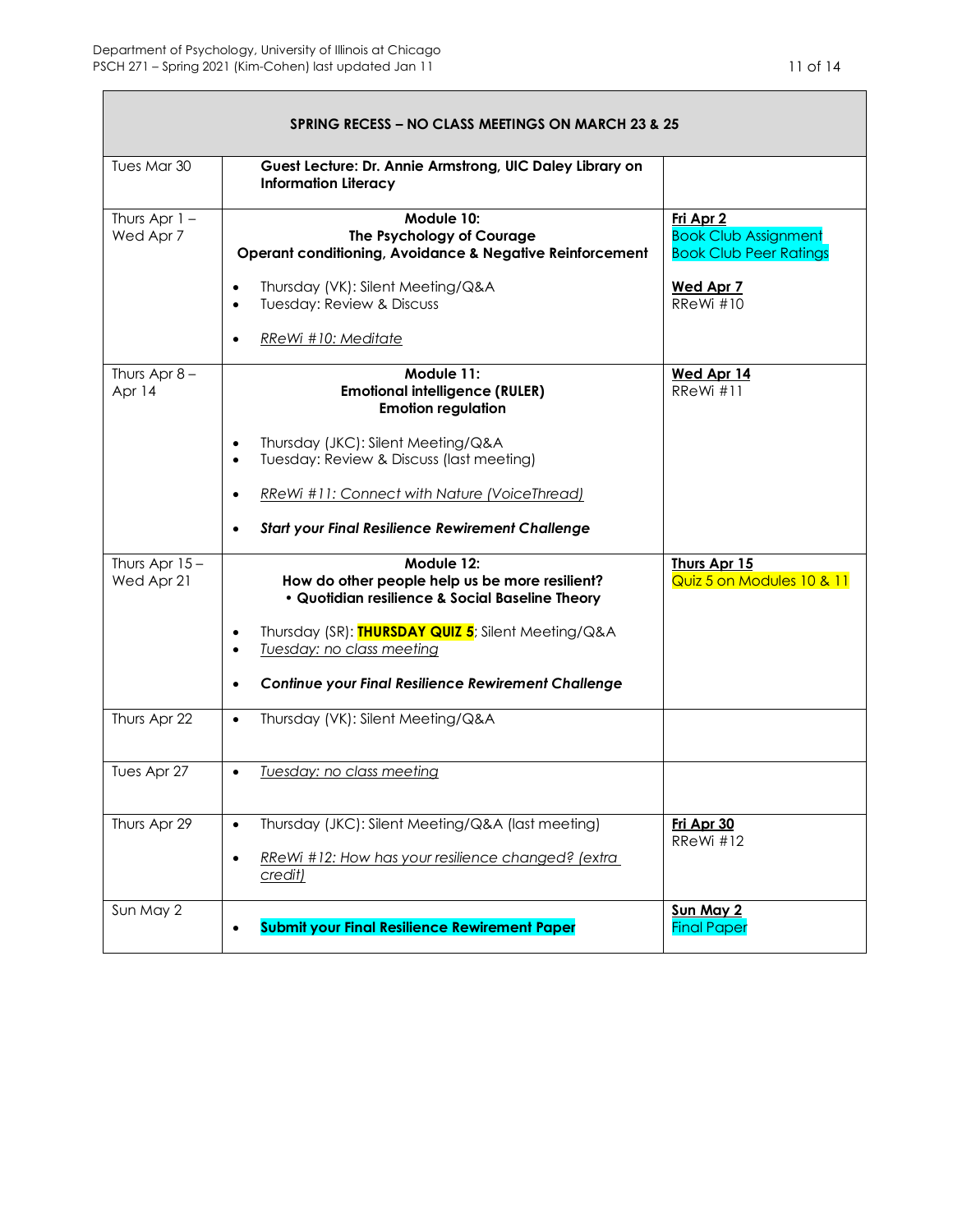# **UIC RESOURCES SUPPORTING STUDENT WELLNESS & ACADEMIC SUCCESS**

As an undergraduate at UIC, you may experience challenges such as struggles with academics, finances, student life, or your personal well-being. Please know this is completely normal and that you shouldn't hesitate to ask for help. Come to me, or if it is about an issue beyond the scope of this class, please contact your college advisors, or get help from any number of other support services and resources available to all UIC students:

- Student Academic Resources
- UIC Tutoring Resources
- Offices, Programs, and Initiatives Supporting the UIC Undergraduate Experience and Academic Programs
- Current Student Resources (General, Academic, Student Support, Student Life, Technology, Health and Safety, Getting Around Campus)

Importantly, if you are in **immediate distress**, please call the UIC Counseling Center at (312) 996-3490 to speak directly with a counselor or to schedule an appointment with a counselor. If calling after business hours (which at UIC are typically from 9am -5pm, M-F), press 2 to be connected to a crisis counselor. You can find additional online mental health resources on the Counseling Center Resources page.

If you find yourself having difficulty with the course material or any other difficulties related to this course, please come talk with the instructor at any time, preferably early on (i.e., before a quiz date or paper due date). If you are having difficulty about an issue beyond this course, please contact your college advisors, or get help from any number of other support services on campus. You can get a referral to the right place, or help on the spot, from an advisor in the Office of Advising Development (http://advising.uic.edu/).

**The Writing Center** offers friendly and supportive tutors who can help you with reading and writing in any of your courses, not just English. Tutors are ready to help other writing as well, such as job applications, personal statements, and resumes. The tutor and you will work together to decide how to improve your writing. If you have not started your assignment, that is OK. A tutor can help you brainstorm or make an outline. Tutors understand that you might be using the Writing Center for the first time. They are ready to guide you through your first session. You can choose to work with a tutor in real time using chat and a white board, or submit up to 5 pages of text and receive written feedback within 48 hours. For more information and to schedule an appointment, visit the Writing Center website.

**The UIC Library** is located both on east and west campus, provides access to resources, study rooms, and research support both online via chat and in person. At Daley Library on the east side of campus, stop by the reference desk in the IDEA Commons, or make an appointment for research help on either side of campus. Learn more about library policies at http://library.uic.edu/. To find research materials in specific subject areas view the Research Guides at http://researchguides.uic.edu/.

**The Academic Center for Excellence (ACE)** can help if you feel you need more individualized instruction in reading and/or writing, study skills, time management, etc. Please call (312) 413- 0031 or visit https://ace.uic.edu/ for more information.

**Counseling Services** are available for all UIC students. You may seek free and confidential services from the Counseling Center at www.counseling.uic.edu. The Counseling Center is located in the Student Services Building; you may contact them at (312) 996-3490 during normal business hours (M-F, 9am -5pm). If calling after hours, press 2 to be connected to a crisis counselor.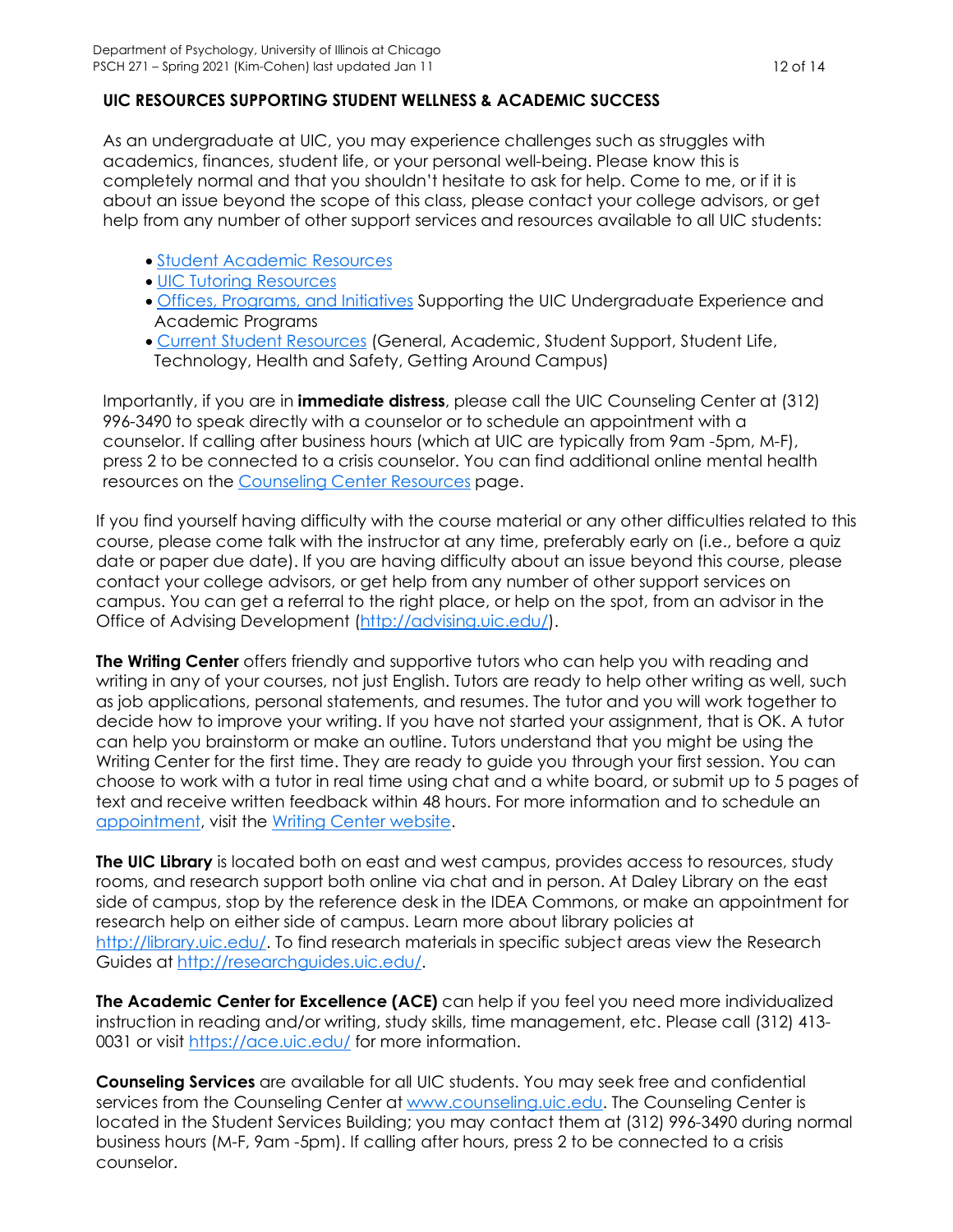**The Campus Advocacy Network** provides information and offers resources to all UIC students, faculty, and staff. Under the Title IX law you have the right to an education that is free from any form of gender-based violence and discrimination. Crimes of sexual assault, domestic violence, sexual harassment, and stalking are against the law and can be prevented. For more information or for confidential victim-services and advocacy, contact UIC's Campus Advocacy Network at 312-413-1025 or visit http://can.uic.edu/. To make a report to UIC's Title IX office, email TitleIX@uic.edu or call (312) 996-5657

**Student Veterans Affairs** serves military veterans and their dependents during their time at UIC. Student Veterans Affairs staff provide students with information about VA educational benefits, certifies GI Bill® benefits, and answers questions about life on campus. The office also has resources for students who need help making their academic pursuits as successful as possible. Veteran Integration to Academic Leadership (VITAL) program is a collaborative effort between UIC and Jesse Brown VA to provide direct assistance navigating the VA Benefits System. Student Veterans Affairs staff are located in the Office of the Dean of Students, 3030 SSB or at the Cisar Student Veteran Center, 248 SCE, in the Commuter Resource Center suite. If you have any questions, please feel free to contact Student Veterans Affairs staff at (312) 996-4857 or visit the website at http://dos.uic.edu/studentveteranaffairs.shtml.

# **Campus Security**

As a UIC student, you've chosen to be in one of the nation's largest cities. But, as at any university, crime is a reality. At UIC, we are strongly committed to our public safety programs, and we encourage students to be proactive in learning what programs and services are available in case of an emergency. You are DISCOURAGED from staying in university buildings alone, including lab rooms, after hours and are ENCOURAGED to use the POLICE/STUDENT patrol escort if you are uncomfortable traveling anywhere on campus. You may request an escort to accompany you to your campus destination on foot by calling (312)996-2830, and between 11:00 pm and 7:00 am you can dial the Red Car service (312)996-6800 if you are alone and need to leave the building. Through Red Car, the university has established a safe evening transportation service for university employees, students, visitors, and other authorized individuals. The car travels between university facilities within the following general boundaries: Clinton Street on the east; Western Avenue on the west; Jackson Boulevard on the north; and, 16th on the south. This service is available only to individuals possessing a valid UIC i-card. The i-card is required to ensure the safety of the driver and other passengers. Navigate to Life at UIC for more information.

Also, you can download the UIC SAFE app, a free personal security tool for students, faculty, and staff. It allows you easy contact with dispatchers and first responders in case of emergency. Navigate to the UIC SAFE Toolkit to download the app.

Finally, by dialing 5-5555 from a campus phone, you can summon Police or Fire for any oncampus emergency. You may also set up the complete number, (312)355-5555, on speeddial on your cell phone.

# **Emergency Response Systems and Guides**

The emergency response guide can be found at the UIC Ready. Please review and acquaint yourself with the guide and recommendations for various emergency situations.